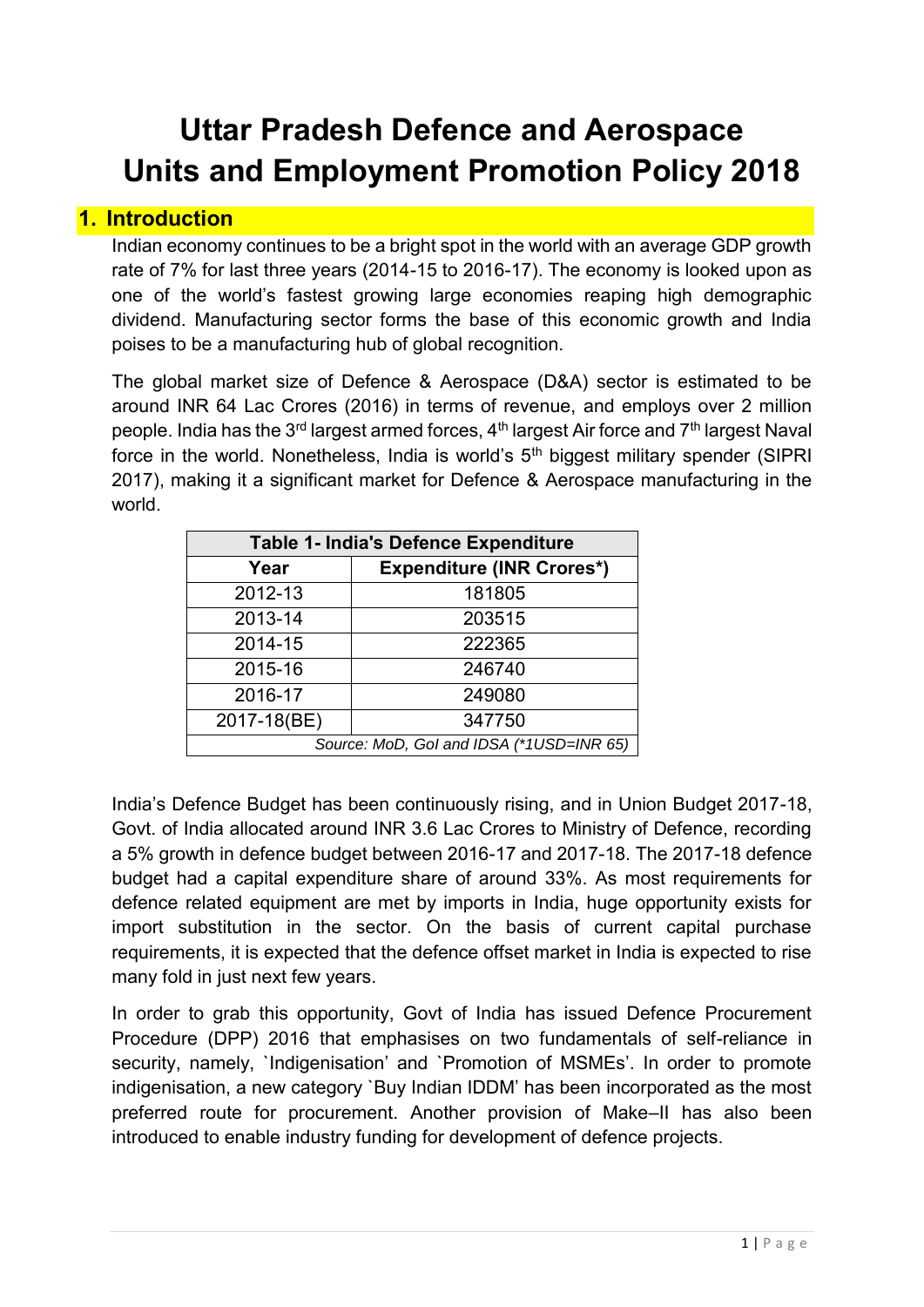Make-I and Make-II projects with a capital outlay of INR 10 Cr and INR 3 Cr respectively are reserved for MSMEs. In another move, the new Defence Offsets Policy under DPP–16 has increased the threshold qualifying limits offsets from INR 300 Cr to INR 2000 Cr thus removing hurdles for the Foreign OEMs and encouraging FDI in defence sector bringing in hi-technology through the Offset Route.

With Defence sector open to 100% Foreign Direct Investment (FDI) through government route, and 49% FDI through automatic route, the sector has gained global attention. In recent years, defence exports in India have risen. Value of Defence exports by DPSUs, Ordnance Factories and Private Sector Companies (based on NOC issued) increased to INR 1105 Cr (provisional) in 2016-17 from INR 461 Cr in 2012-13.

India's focus on indigenous manufacturing in the defence space is paying off as the Ministry of Defence over the last 2years unveiled several products manufactured in India. Defence licensing mechanism has been liberalised and made more transparent in India. Therefore, number of industrial licenses granted in the defence sector in recent years has been rising. Between 2014 and 2016, total 119 licenses have been issued, as against 214 licenses issued in 13years between 2001 and 2014.

Recently, Govt of India has announced two defence industrial production corridors for defence manufacturing, in Uttar Pradesh and Tamil Nadu. Taking forward the Make in India vision of Government of India, State Government of Uttar Pradesh has launched its Civil Aviation Policy 2017 and Industrial Investment and Employment Promotion Policy (IIEPP) 2017, which is expected to create huge demand for the sector and boost investments in the state.

The State is committed towards strengthening its foothold in Aerospace & Defence (D&A) sector so as to create a promising ecosystem to boost indigenised manufacturing of aerospace & defence systems, equipment and accessories.

## **2. Advantage Uttar Pradesh**

Uttar Pradesh is country's  $4<sup>th</sup>$  largest state, and  $3<sup>rd</sup>$  largest economy. Home to 16.5% of India's population, Uttar Pradesh is amongst the top 5 manufacturing states and has 2<sup>nd</sup> highest number of MSME units. 13.26% growth in exports (CAGR) has been recorded in the state in last 5 years (2012-17).

#### **2.1. Enabling Infrastructure**

Strategically located along the Golden quadrilateral, the State is well connected to major national and international airports. Uttar Pradesh has largest railway network in India spanning over 8,949kms. The upcoming Western Dedicated Freight Corridor (WDFC) that stretches from Dadri in Ghaziabad to Jawaharlal Nehru Port at Mumbai, is set to boost the economic activities in the state by reducing the transportation time to ports.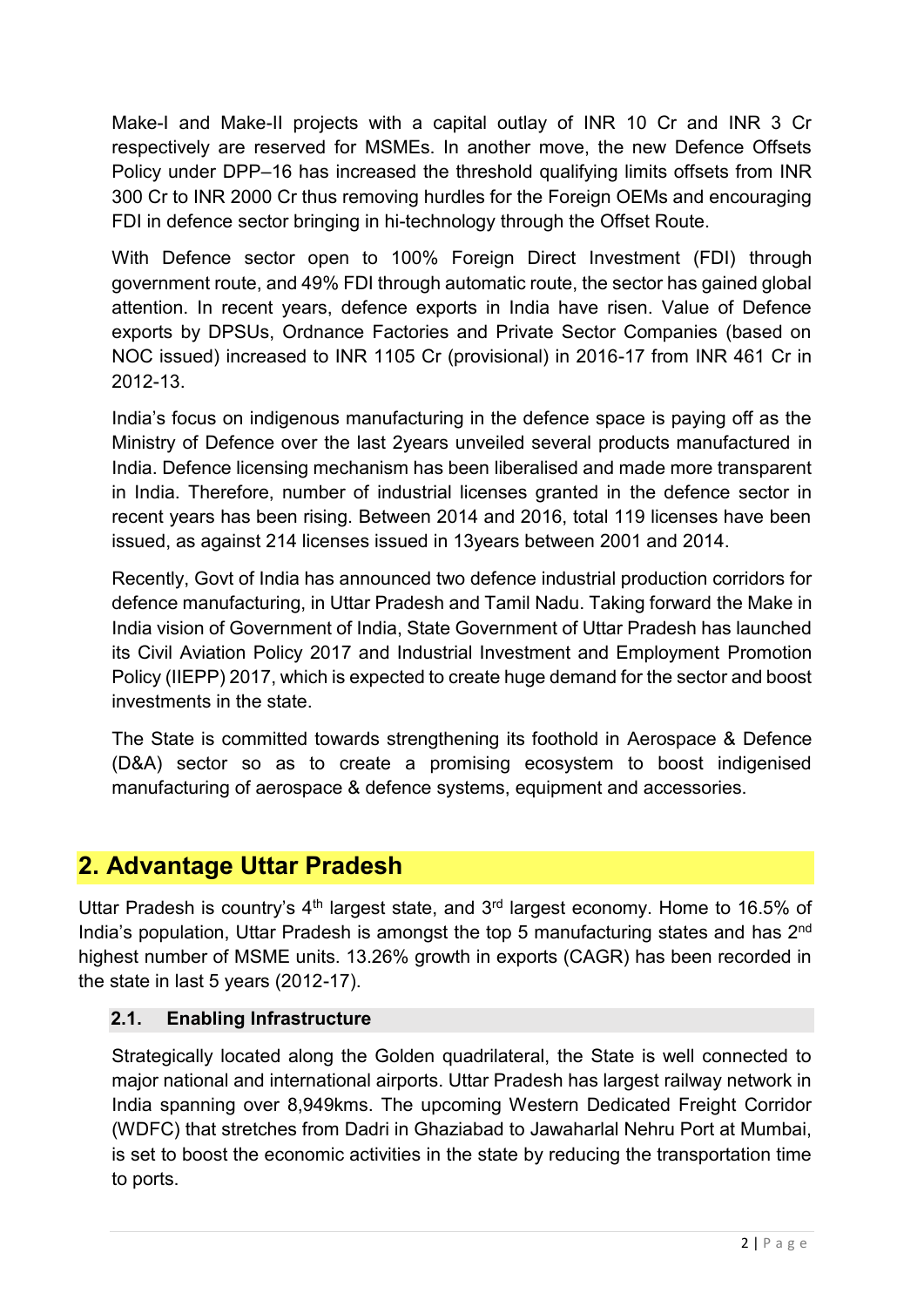Similarly, 57% of the Eastern Dedicated Freight Corridor (EDFC) connects western region to the eastern part of the of the country passes through Uttar Pradesh. Both these freight corridors intersect at Dadri in Ghaziabad rendering the state a huge advantage in the logistics and warehousing sector. Considerable amount of the catchment areas of the Delhi Mumbai Industrial Corridor and Amritsar Kolkata Industrial Corridor running parallel to WDFC and EDFC catchment area falls in Uttar Pradesh. In order to derive maximum value out of the WDFC and EDFC projects, the state is coming up with integrated manufacturing clusters, logistics and industrial integrated townships in cities like Greater Noida, Allahabad, Kanpur etc. along the corridors.

The existing logistics infrastructure in Uttar Pradesh includes Moradabad rail linked combined domestic and EXIM terminal, Rail linked Pvt Freight Terminal and Inland Container Depot in Kanpur, ICD at Dadri Terminal, ICD at Kanpur etc. Besides these, multi modal logistics/ transport hubs are also proposed at Noida, Boraki and Varanasi. In addition to the existing investment hotspots like Kanpur, Noida, Varanasi, Ghaziabad etc., new industrial regions such as Dadri Noida Ghaziabad Investment region, Meerut Muzaffarnagar Investment region, DeenDayal Upadhaya Nagar (Mughalsarai)-Varanasi-Mirzapur Investment Region are also evolving.

The connectivity web of the state including existing and upcoming expressways like Poorvanchal Expressway, Bundelkhand Expressway, Lucknow- Agra Expressway etc.; 4 lane and 6 lane state highways; national and international airports; NW 1 waterways connecting Allahabad, Varanasi and Haldia sea port etc., is expected to create a web of air, water, road and rail network that will help the state's industries and manufacturing units switch seamlessly between different modes of transport as they send their goods to markets in India and abroad. The Multi-city metro rail projects, coming up at Lucknow, Kanpur, Meerut and Varanasi, and upcoming international airport at Jewar and Kushinagar are also expected strength to State's connectivity advantage.

#### **2.2. Defence Industrial Corridor**

A Defence Corridor worth INR 20,000 crore was announced by Govt of India in February 2018 at UP Investors Summit. The corridor will be developed in the Bundelkhand region of Uttar Pradesh, and is estimated to create over a lakh opportunities. The proposed corridor will have 6 nodes, viz. Aligarh, Agra, Jhansi, Chitrakut, Kanpur, Lucknow. Nearly 3000 hectares of land will be notified by the State Govt in the Bundelkhand region for the proposed corridor.

These districts have strong ancillary base to support the needs of defence manufacturing and ensure supply of raw materials, labour, etc. Falling alongside DMIC and AKIC, the corridor enjoys unique location advantage. Further, the Agra Lucknow Expressway, and the proposed Bundelkhand and Poorvanchal Expressway render the corridor strong connectivity advantage.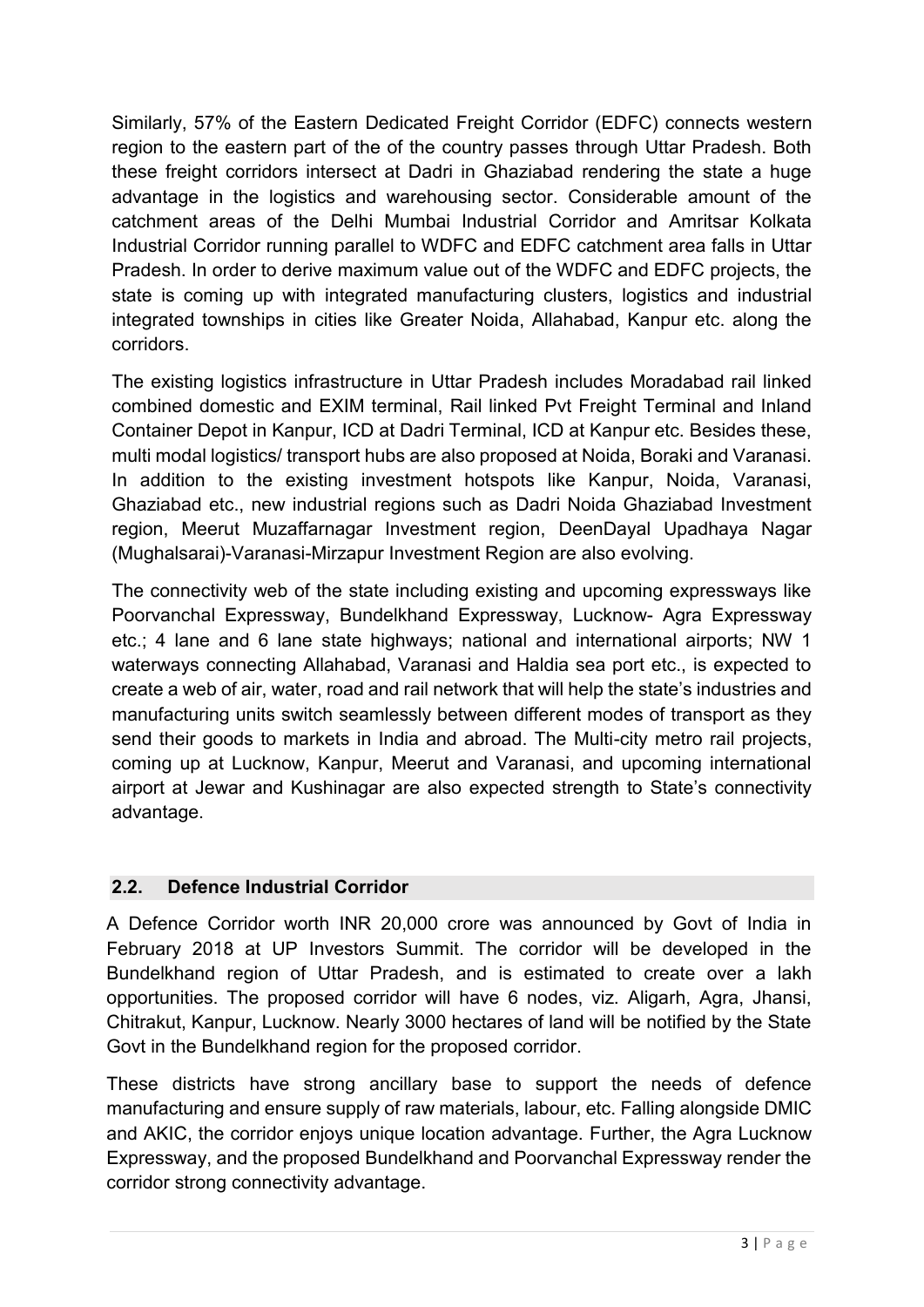#### **2.3. Existing Manufacturing Base**

Uttar Pradesh has a number of public and private sector units manufacturing a range of products in the D&A sector. Procuring various components and materials from local players, the Public Sector Units (PSUs) forms the base of a strong local market base in the state. Prominent PSUs includes nine Indian Ordnance factories, three Hindustan Aeronautics Limited (HAL) manufacturing units, etc.

| Table – 2 : List of Ordnance Factories in Uttar Pradesh |                                                  |  |
|---------------------------------------------------------|--------------------------------------------------|--|
| Ordnance Factory,                                       | Plain Carbon and alloy steel castings for tanks, |  |
| Muradnagar, Ghaziabad                                   | ammunitions, steel forgings                      |  |
| Ordnance Factory, Kanpur                                | Medium & high calibre guns, shell empties        |  |
| Small Arms Factory, Kanpur                              | Small arms.                                      |  |
| Field Gun Factory, Kanpur                               | High calibre ordnance & spare barrels,           |  |
|                                                         | .32" Revolver                                    |  |
| <b>Ordnance Equipment</b>                               | Leather items, textile items,<br>engineering     |  |
| Factory, Kanpur                                         | equipment including mountaineering items         |  |
| Ordnance Parachute Factory,                             | Parachutes of different types.                   |  |
| Kanpur                                                  |                                                  |  |
| Ordnance Clothing Factory,                              | All combat clothing, textile and tent age items  |  |
| Shahjahanpur                                            |                                                  |  |
| <b>Ordnance Equipment</b>                               | Tents & other clothing items                     |  |
| Factory, Hazratpur, Tundla                              |                                                  |  |
| Ordnance Factory, Korwa                                 | For production of carbines (At Project Stage).   |  |

| Table-3: Prominent manufacturing units of HAL in Uttar Pradesh |                                                               |  |
|----------------------------------------------------------------|---------------------------------------------------------------|--|
| <b>HAL Transport</b>                                           | competence in manufacture, maintenance,<br>Core               |  |
| Aircraft Division,                                             | modification and upgrade of light transport aircraft and      |  |
| Kanpur                                                         | trainer aircraft for both domestic and international markets. |  |
|                                                                | The division also carries out maintenance, repair and         |  |
|                                                                | overhaul of aircraft, its rotables and undertakes servicing   |  |
|                                                                | of engines and hydraulic systems of UAVs.                     |  |
| <b>HAL Accessories</b>                                         | Manufacturing of Hydraulics, Engine Fuel, Air-conditioning    |  |
| <b>Division Lucknow</b>                                        | and Pressurization, Flight Control, Wheel and Brake, Gyro     |  |
|                                                                | & Barometric Instruments, Electrical Power Generation &       |  |
|                                                                | Control System, Undercarriages, Oxygen and Electronic         |  |
|                                                                | System, Fuel Content Gauges etc.                              |  |
| <b>HAL Avionics</b>                                            | Manufacturing & repair facilities for various avionics        |  |
| Division Korwa                                                 | systems fitted on MiG-27M upgrade, mirage-2000, LCA,          |  |
|                                                                | jaguar upgrade, AJT-HAWK aircraft.                            |  |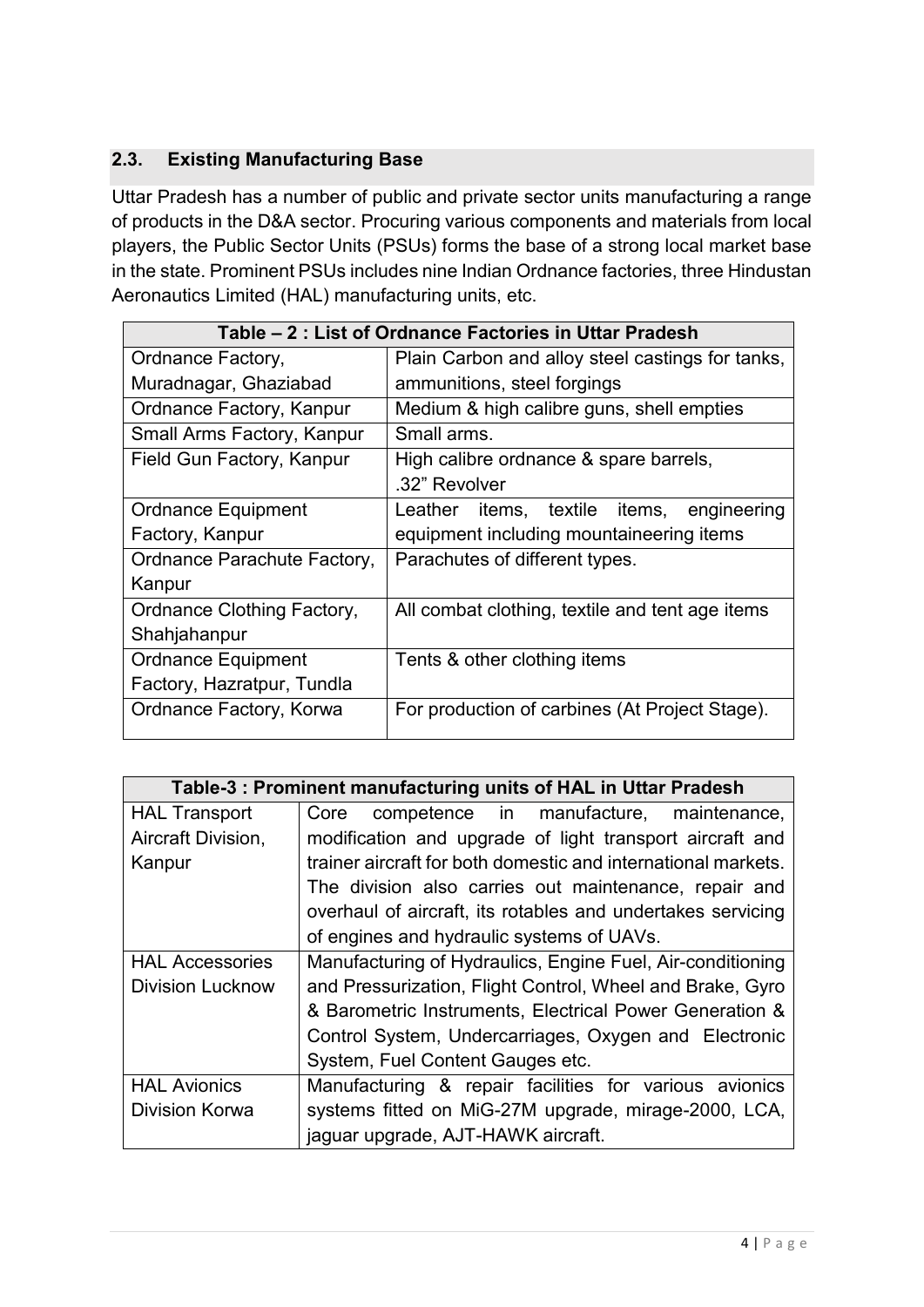In addition to these PSUs, there are various other private sector manufacturing units involved in the production of technical textiles, engineering goods, components, etc. in the D&A sector in the state.

#### **2.4. R&D Ecosystem**

The State hosts multiple educational and training institutions engaged in research & development. There are some 53 Universities, 4345 Colleges, 168 Polytechnics with several research institutes, Centers of Excellence and other vocational institutes. State is home to premier institutes including IIT- Kanpur, BHU IIT, etc. With key Government sector R&D institutes like DRDO's Defence Materials & Store R&D establishment (DMSRDE), HAL, etc. in the state, UP offers an excellent R&D ecosystem for D&A sector.

The Aerospace Systems & Equipment R&D Centre (ASERDC), Lucknow under HAL, which is engaged in applied research, design & development of all major systems & equipment for aircraft, helicopter and engine using state of the art technology, and the Aerospace System and Equipment R&D Centre (ASERDC), Korwa under HAL, which is engaged in development of Flight Data Recorders and other Avionic LRUs, are some of prominent R&D institutions in the State. In addition, prominent Forensics Science Laboratories in Uttar Pradesh at Lucknow and Agra with 7-divisions are aiding UP Police with modern technologies and equipment.

## **2.5. Opportunities in Uttar Pradesh**

Offering an excellent infrastructure and ecosystem support, this policy intends to attract investments in the following areas of D&A sector, -

- **Defence Park** at Kanpur & other districts such as Jhansi, Agra, Lucknow, etc.
- **Expansion or partnerships with Defence PSUs**
- **Aerospace Park** at Lucknow & other districts such as Kanpur, Agra, Meerut, Gautam Buddha Nagar, etc.
- **Testing facilities** Development testing range for artillery and other military equipment
- **Drones Manufacturing and Testing facilities**
- **Aircraft/ Helicopter Manufacturing/ Assembling Units**
- **Auto related components and Automobile manufacturing** for military.
- **Police modernization**
- **Forensics Centres**
- **Electronics, IT/ITeS hub** at Agra, Gautambuddh Nagar, Ghaziabad, Noida, etc.
- **Engineering hub** including metal precision works at Aligarh, foundry at Agra, etc.
- **Leather, Textile manufacturing hub** at Kanpur and Agra for development of technical textile for defence sector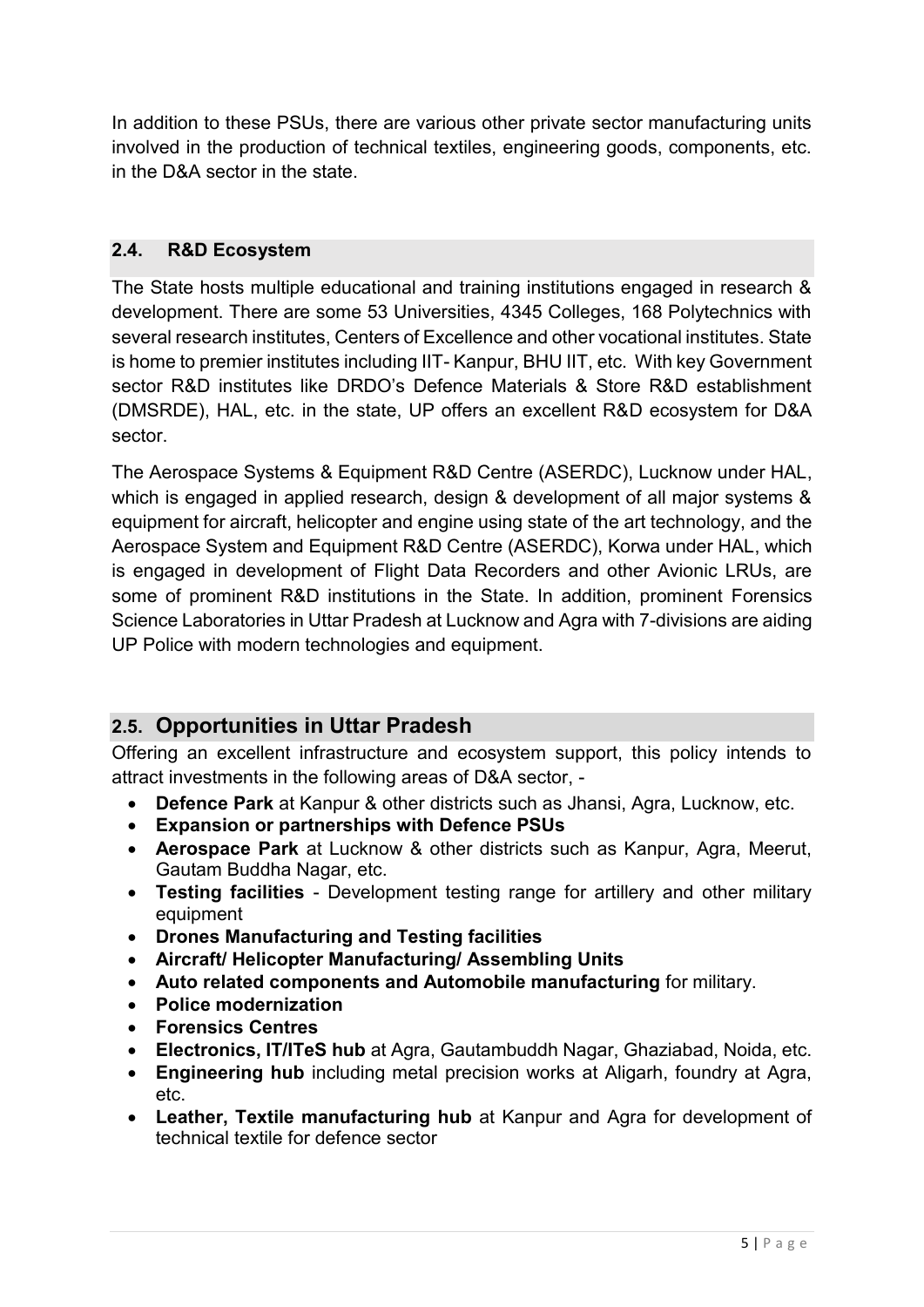## **3. About The Policy**

Shaping the Defence Industrial Corridor announced by Hon'ble Prime Minister, Shri Narendra Modi in Uttar Pradesh, this policy aims at attracting private investments in defence manufacturing sector in the state. In this context, the policy takes ahead the vision and objectives of State's Industrial Investment and Employment Promotion Policy 2017 (UP IIEPP 2017) with sectoral focus and supplements the Civil Aviation Policy 2017, and UP MSME Policy 2017. Providing attractive incentives, this policy provides strategic direction for development of the D&A sector in the state for the next five years.

#### **3.1. Objectives of the Policy**

- 1. Make Uttar Pradesh one of the most preferred destinations for Defence & Aerospace manufacturing.
- 2. Promote private industrial parks catering to Defence & Aerospace manufacturing sectors.
- 3. Bridge the market gaps and connecting the ancillary units in the state to meet the requirements of Defence PSUs
- 4. Promote development of Defence & Aerospace manufacturing clusters along the Defence Corridor
- 5. Develop an export oriented manufacturing base for defence sector
- 6. Attract Anchor Defence & Aerospace manufacturing projects & Defence Public sector Units (DPSUs)/ OFBs in the State
- 7. Promote Ancillarisation and mobilise the MSMEs in the D&A sector
- 8. Promote Research and Development in D&A sector and ensure continuous technology up gradation.
- 9. To set up atleast 2 world class testing and R&D facilities along the Defence Corridor in next five years
- 10. Encourage skill development in Defence & Aerospace domain

#### **3.2. Targets**

- 1. To attract investments worth INR 50000 crores in next 5 years
- 2. To create 2.5 lakh employment opportunities in D&A sector

#### **3.3. Definitions**

1. **Defence & Aerospace (D&A) Products**: For determining whether a product / technology is in the category of defence and/or aerospace, the provision/definition contained in any policy, scheme or any other related document of Government of India or authorised equivalent in foreign countries shall be referred.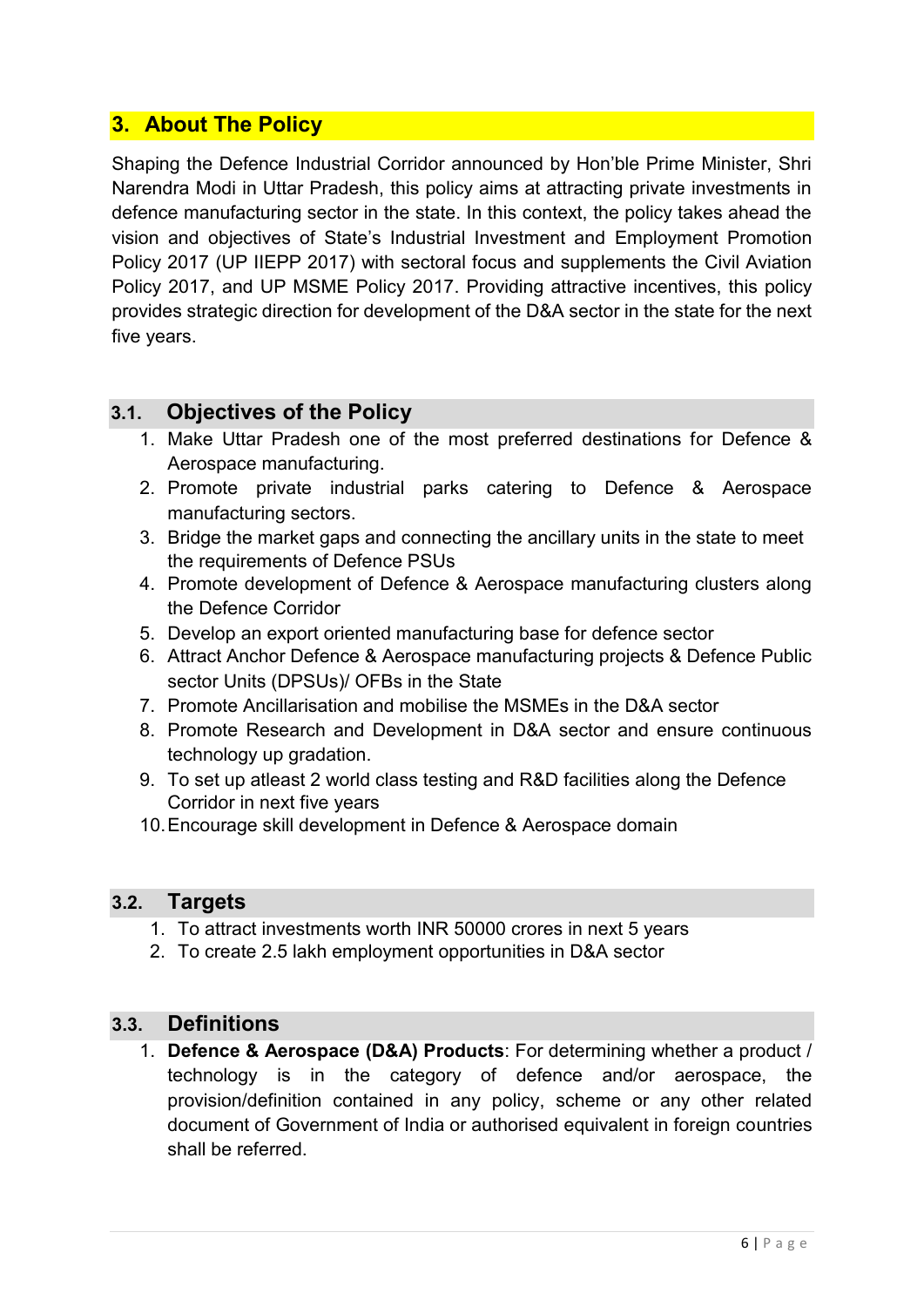- 2. **Defence & Aerospace (D&A) units**: All suppliers in D&A value chain manufacturing the D&A products as defined above are considered D&A units in this policy. Mega Anchor D&A units, Anchor D&A units, Vendor D&A units and MSME units as defined in this policy are eligible for incentives under this policy as D&A units.
- 3. **Mega Anchor D&A units**: Global or Indian Original Equipment Manufacturer (OEM) companies which designs and manufactures D&A platforms and invests more than INR 1000 crores.

The Company should supplying atleast 25% of value of their finished goods or has secured defence order worth at least INR 50 Crore from Ministry of Defence, Government of India or Ministry of Home Affairs, Government of India or their authorised equivalent in foreign countries or civilian aerospace manufacturer/ supplier or an MRO facility.

**NOTE-** All incentives applicable to Anchor D&A units defined in this policy will also be applicable to Mega Anchor D&A units.

4. **Anchor D&A units**: Global or Indian Original Equipment Manufacturer (OEM) companies which designs and manufactures D&A platforms and makes investments in following categories -

| <b>Investment Region</b>     | <b>Eligibility Criteria</b>                    |
|------------------------------|------------------------------------------------|
| Bundelkhand & Poorvanchal    | Investing more than INR 200 crores or creating |
|                              | atleast 1000 direct employment                 |
| Madhyanchal & Paschimanchal  | Investing more than INR 300 crores or creating |
| (except GB Nagar, Ghaziabad) | atleast 1500 direct employment                 |
| GB Nagar & Ghaziabad         | Investing more than INR 400 crores or creating |
|                              | atleast 2000 direct employment                 |

The Company should be supplying atleast 25% of value of their finished goods or has secured defence order worth at least INR 30 Crore from Ministry of Defence, Government of India or Ministry of Home Affairs, Government of India or their authorised equivalent in foreign countries or civilian aerospace manufacturer/ supplier or an MRO facility; OR

A supplier will qualify as Anchor D&A unit if at least 50% of its turnover from manufacturing is by being a supplier to Mega Anchor D&A unit or other Anchor D&A unit in the D&A value chain.

- 5. **Vendor D&A units:** Units which are located in the same cluster as Anchor D&A unit and supply at-least 40% of its end product to the Anchor D&A unit.
- 6. **MSME Units**: Govt of UP will follow the MSME definition laid out by Government of India for MSME as per MSME Act 2006. The definition for MSMEs will be revised automatically as per the guidelines of Government of India from time to time.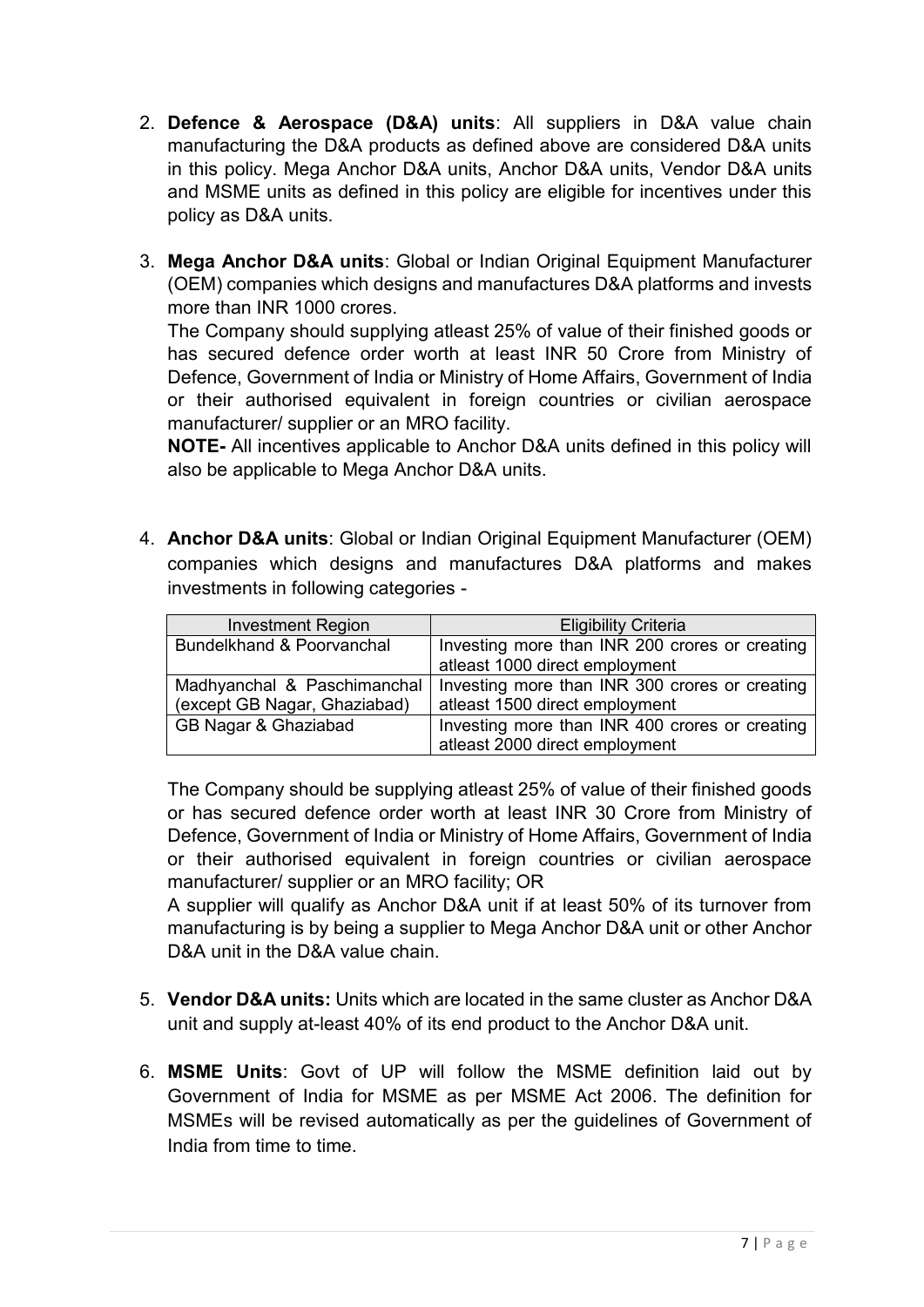The MSME unit will qualify as an D&A supplier if at least 50% of its turnover from manufacturing is by supplying to a Mega Anchor or Anchor D&A unit or Vendor D&A units or to Defence PSUs/OFBs in the D&A value chain.

7. **Defence Public Sector Units / OFBs** that are Central PSUs under the administrative control of Ministry of Defence.

## **4. Private Defence & Aerospace Park**

Government of Uttar Pradesh will promote Defence & Aerospace Parks in the state, especially in areas with strong ecosystem support. These parks will provide 'plug-andplay' industrial infrastructure allowing companies to focus on their core business. These parks will have:

- 1) Manufacturing area (components, sub-components, sub-assemblies, aerospace parts) and SEZ
- 2) Testing centre
- 3) Hardware/Embedded Technology Centre
- 4) Technology innovation centre
- 5) Housing & Common facility centre

Towards this, the Government of Uttar Pradesh will provide incentives at par to those provided to Private Industrial Parks in the state to Private D&A Parks. (Refer UP IIEPP 2017, Section 3.2.3)

## **5. Incentive for investing in Defence Corridor** –

- 5.1. The incentive will be provided only on land purchased in the notified areas of the Defence Corridor in Uttar Pradesh. Such notification will be issued by Government of Uttar Pradesh from time to time.
- 5.2. **Reimbursement upto 25% of the cost of land** at prevalent circle rate or purchase price, whichever is less to Anchor D&A units as defined in this policy.

#### **6. Incentives to D&A units –**

#### 6.1. **Rebate on Transportation Charges –**

**6.1.1. On transporting plant & machinery:** Anchor D&A units shall be eligible for transportation subsidy of 50% of cost, subject to overall ceiling of INR 2 crores, on transportation of imported equipment, plant and machinery from logistics parks/transport hubs and harbour/port to the place of production in the state.

This subsidy shall be applicable on transportation of equipment by D&A units for projects whose contract value is greater than or equal to INR 50 Cr and will be provided only up to the date of start of first year of production.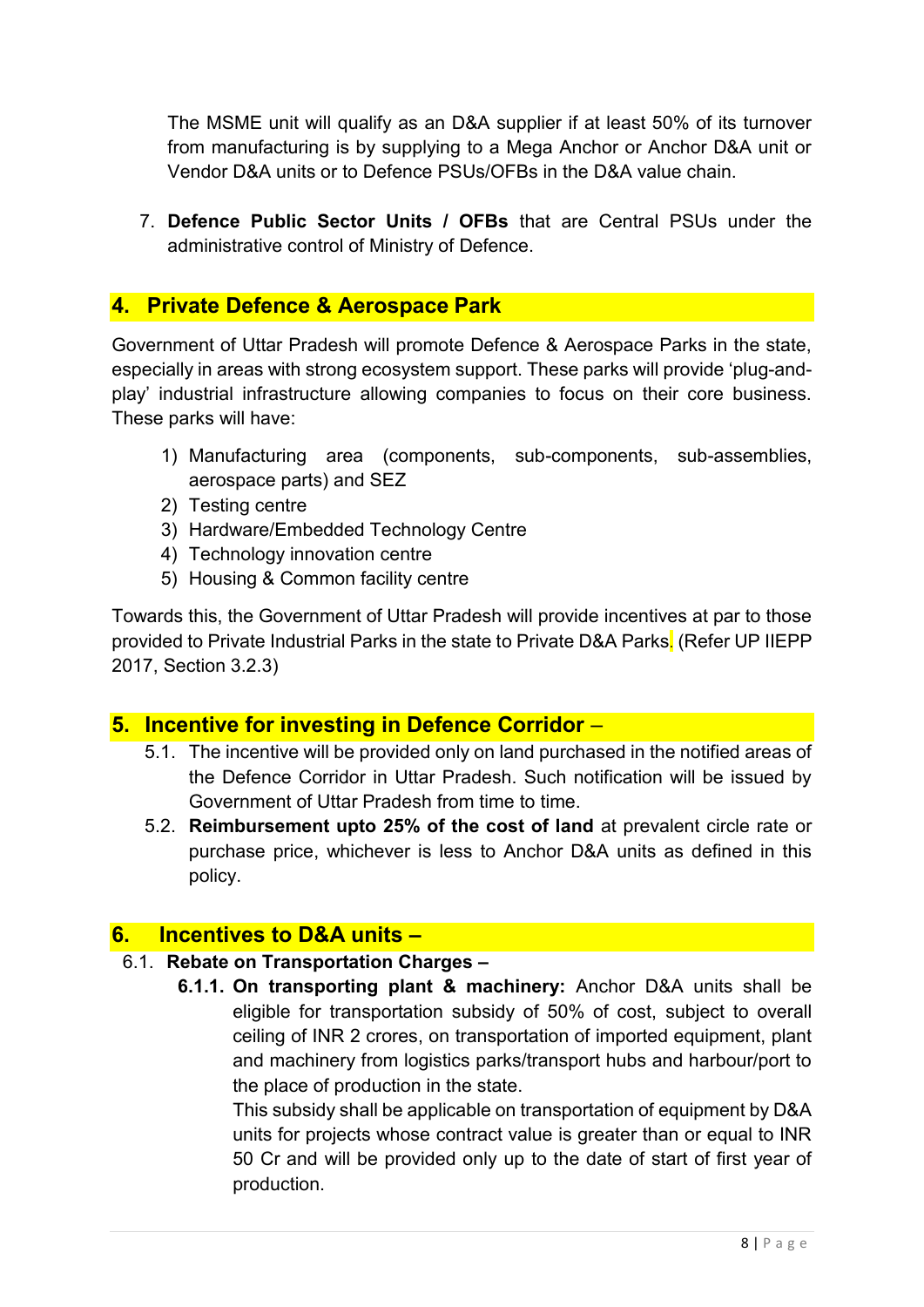- **6.1.2. On transporting finished products:** Anchor D&A units shall be eligible for transportation subsidy of 30% of cost up, up to a maximum limit of INR 1 crore per annum on transportation of finished products from the unit to logistics parks/transportation hubs, harbour/port for a period of 5 years from the date of start of commercial production.
- 6.2. **Subsidy for setting up Effluent Treatment Plant** (ETP): 20% reimbursement of project cost of setting up ETP by D&A units upto maximum INR 1 crore.
- 6.3. **Tech Transfer Subsidy**: Anchor D&A units shall be reimbursed 75% of the cost of technology transfer towards first 5 vendor units and 50% towards next 5 vendor units, subject to maximum INR 50 lakh towards each vendor unit in the same cluster.

## **7. R&D and Testing Facility Support**

- 7.1. **For setting up R&D or testing facility** in the notified areas of the Defence Corridor – Interest subsidy to D&A units in form of reimbursement of interest of up to 50% of annual interest on loan taken to set up such a facility for 5years, subject to overall ceiling of INR 2 crores, provided –
	- The D&A unit should either have a direct order of at least INR 5 crore from the Ministry of Defence/ Ministry of Home Affairs/ equivalent foreign governments/ civilian aerospace supplier or an MRO facility;

OR

• The D&A unit should be providing services to a manufacturer who has a minimum of INR 50 crore order from the Ministry of Defence/ Ministry of Home Affairs/ equivalent foreign governments/ civilian aerospace supplier or an MRO facility.

**NOTE**: The criteria must be fulfilled within 2years of commencement of operations by the unit.

- 7.2. **For using common testing and R&D facilities at Defence PSUs/ OFBs** D&A Units will be reimbursed 50% of the charges/fees paid for using common testing and R&D facilities at Defence PSUs upto maximum INR 5 lakh per annum per D&A unit, subject to maximum ceiling of INR 2 crores per annum.
- 7.3. **Promoting Innovations & R&D**: Government of Uttar Pradesh will mobilise the Start up Fund created under UP Start up Policy 2017 to boost innovations in D&A manufacturing. The State will also partner with lead R&D and innovation centres like IIT-Kanpur, BHU-IIT, etc. in this context. Government of UP will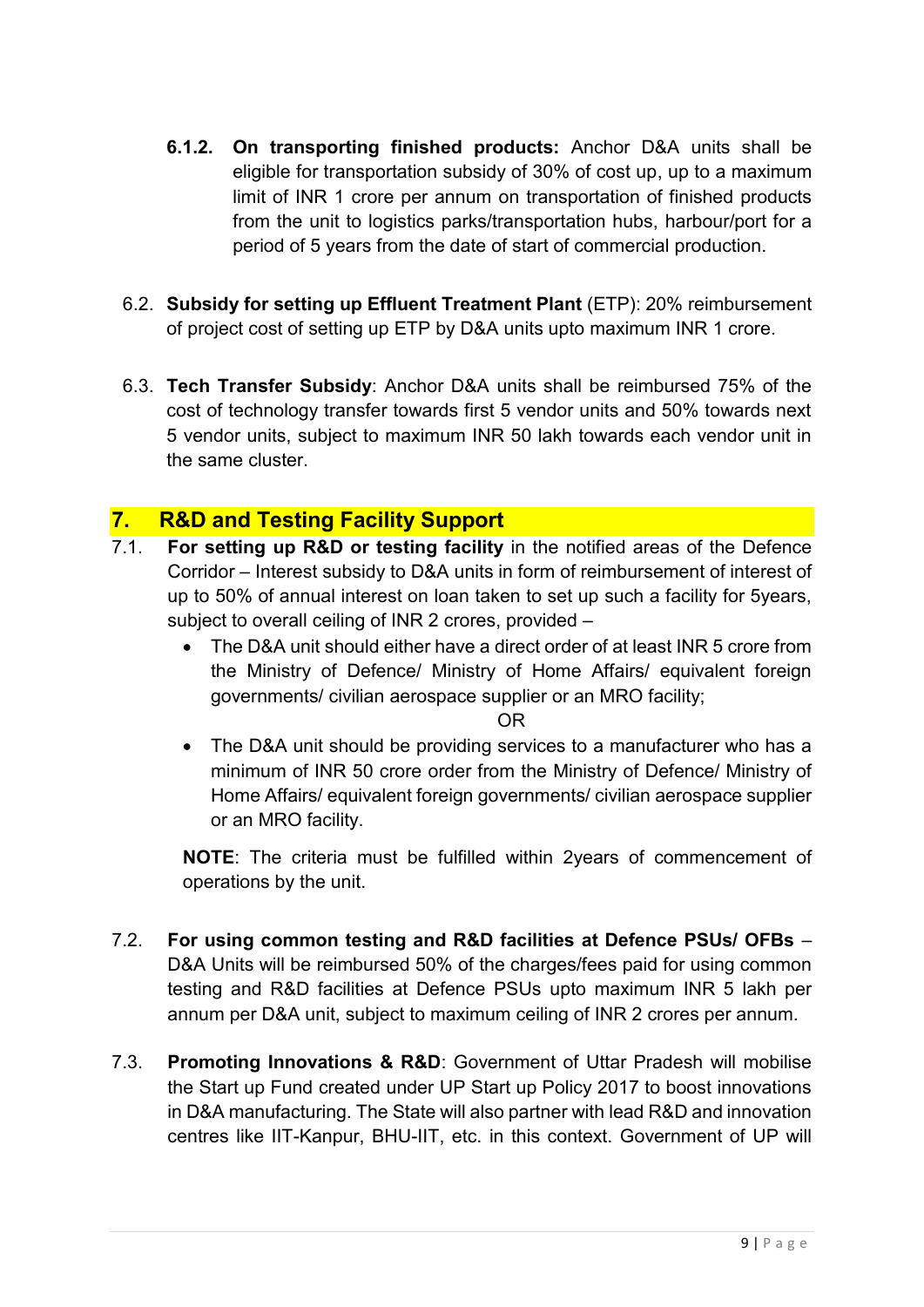align its R&D and innovation endeavours with Government of India's iDEX and other such initiatives.

## **8. Building Market**

The MSME units eligible under this policy will be given reimbursement of 50% of cost of participation in international exhibitions/fairs, subject to maximum of INR 5 lakh per exhibition/fairs, towards maximum 10 MSME units. One unit will be provided this incentive only once in a year.

## **9. Capacity Building**

- 9.1. **Strengthening existing Skill training base** Wherever feasible, Government of Uttar Pradesh will introduce customised courses in D&A sector in consultation with the industry at Government ITIs/Polytechnics from time to time.
- 9.2. **Academic tie-up** Government of Uttar Pradesh will encourage Universities (in India and abroad) with excellence in D&A training and research to tie up with universities in the State to enhance pedagogy and R&D culture.

### **10. Patent Cost/ Quality Certification**

Govt of Uttar Pradesh will provide financial assistance towards expenses incurred for patent registration and for quality certifications.

- 10.1. **Patent Fee Reimbursement** 100% reimbursement of patent fees for domestic patent registration, and 50% reimbursement of patent fees for international patent registration subject to maximum of INR 25 lakh per D&A unit, subject to maximum INR 1 crore per annum, will be provided to D&A units established in the state. The reimbursement would be granted only after grant of patents.
- 10.2. **Quality certification**  Govt of Uttar Pradesh will provide financial assistance to MSME units defined under this policy for obtaining quality certification such as AS-9100 series, NADCP, etc. 100% reimbursement of certification fees up to maximum INR 1 lakh per D&A unit per annum, subject to overall ceiling of INR 20 lakh per annum.
- 10.3. **Trademark registration** Trade Mark registration application fees would be fully reimbursed, upto maximum INR 1 lakh per unit per annum, subject to overall ceiling of INR 10 lakh per annum.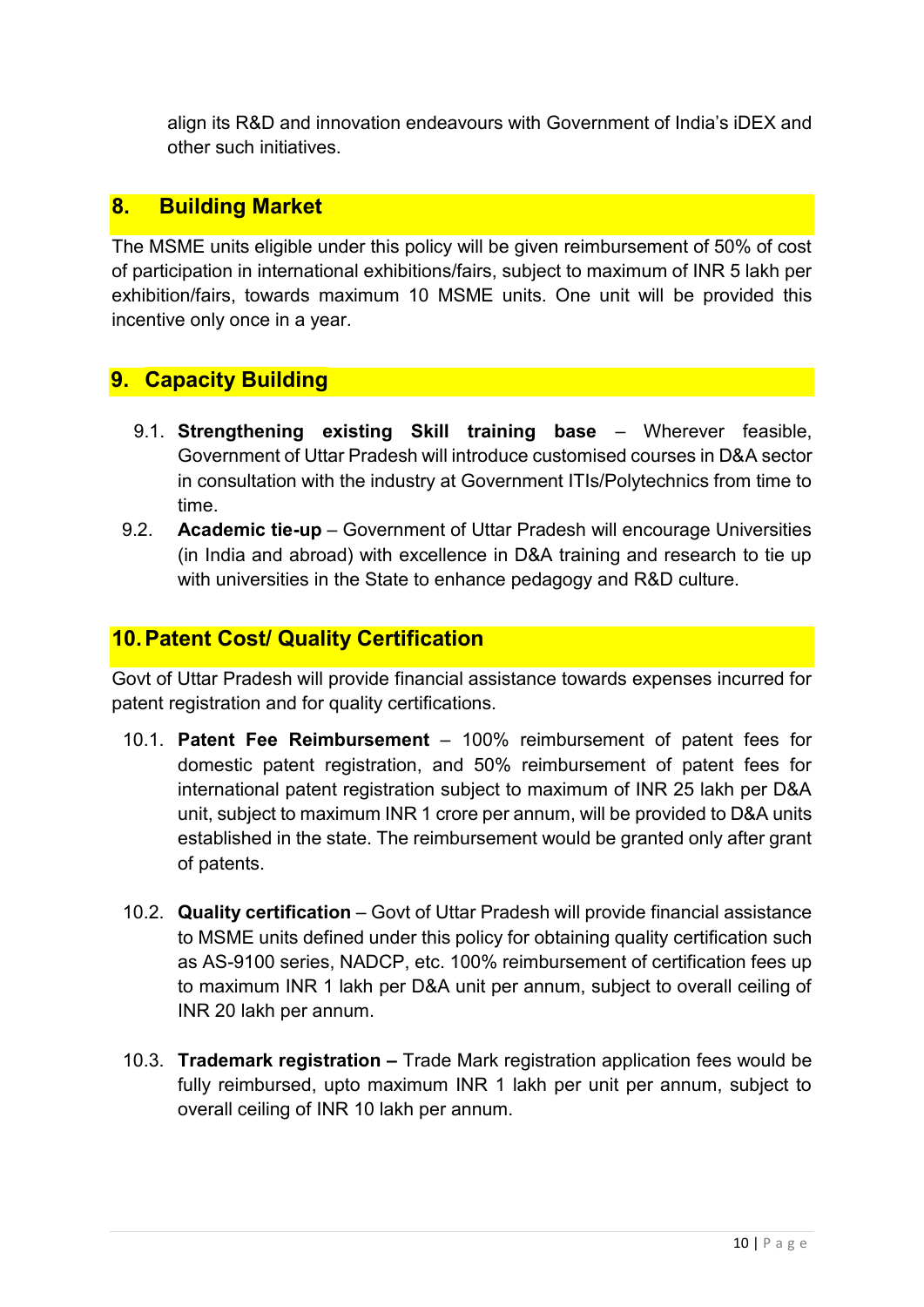## **11. Ease of Doing Business**

Taking forward the vision and mission of State's Industrial Investment and Employment Promotion (IIEP) Policy, 2017, this policy also ensures ease of business in the state.

- 11.1. **Single Window-** All required approvals and clearances to D&A manufacturing units shall be provided under one roof through single window system of the state directly monitored by the Chief Minister's office.
- 11.2. **Lump Sum Payment of incentives:** All incentive payments in the form of reimbursement, subsidies, etc. under the policy will be made with a single sanction order and from a single head of account by the nodal agency.
- 11.3. **Simplifying procedures-** This policy aims to rationalise existing regulatory regime and simplified procedures by supporting self-certification, deemed approval and third party certification.
- 11.4. **Labour Permits-** Govt of UP will permit D&A industry towards flexible employment conditions, working hours and employment of women in 3 shifts, and hiring of contractual workers, subject to the requisites of respective laws.
- 11.5. **Quality Power-** Govt of Uttar Pradesh is committed to supply 24X7 reliable, quality power to D&A industry as per provisions in Industrial Investment & Employment Promotion Policy 2017.
- 11.6. **Industrial Security** Govt of Uttar Pradesh will provide safe and secure industrial environment in the state. Towards this dedicated police force headed by specialised officer will be deputed at industrial clusters/ areas in regions and integrated police cum fire station will also be established.

#### **12. Implementation of the Policy**

- 12.1. This policy will come into effect on the date of its notification and will remain in force for a period of 5 years.
- 12.2. If at any stage a situation arises which necessitates any amendment or supersession of the policy, only the cabinet will be authorised to approve such amendments/ supersession.
- 12.3. In case of any amendment in this policy, if any package of incentives is already committed by the state government to any unit, will not be withdrawn and the unit will continue to remain entitled to the benefits.